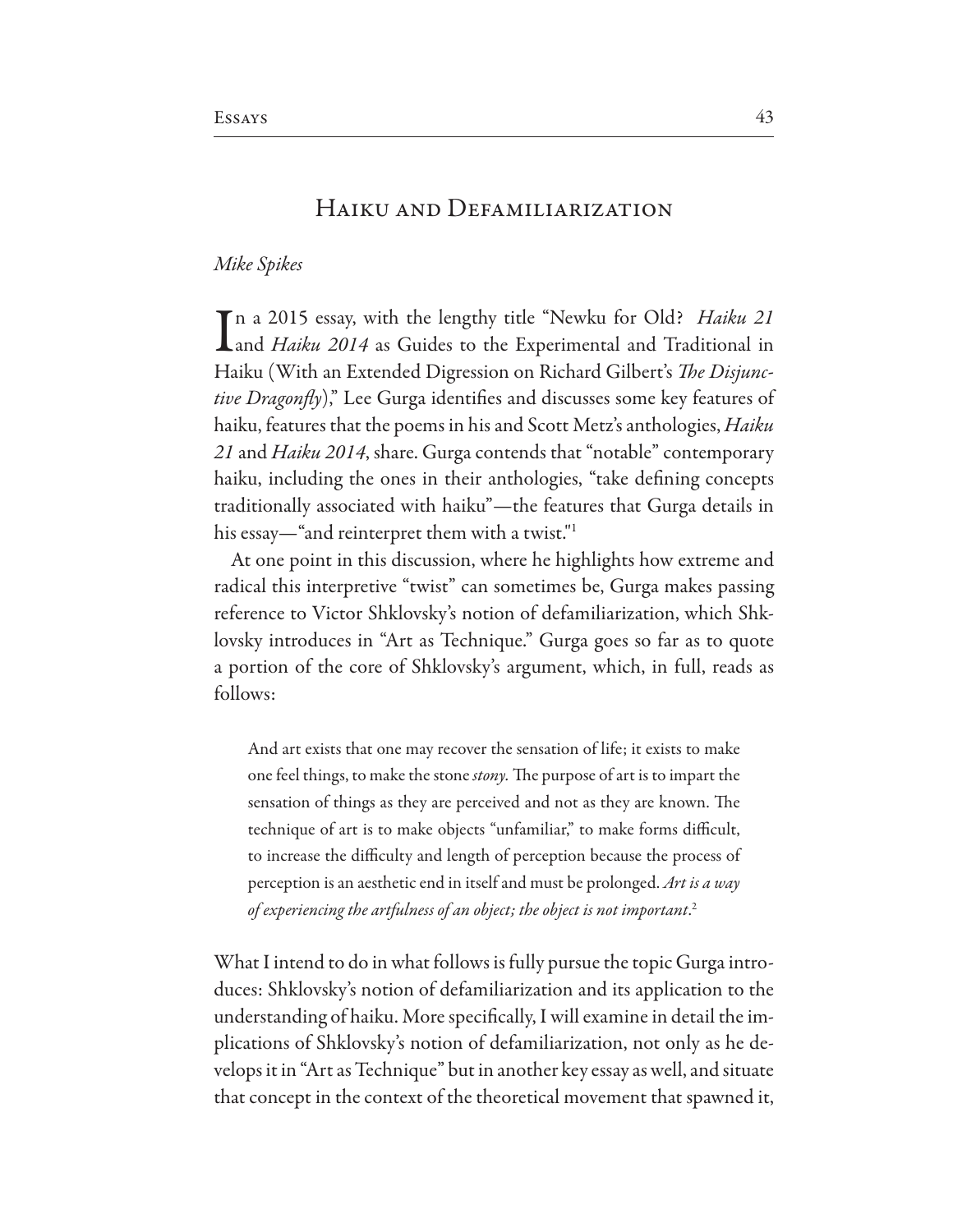Russian Formalism. I will then explore ways in which haiku are especially equipped to defamiliarize—in the robust sense that Shklovsky intends the term—reality. I hope to show that not only can Shklovsky's complex concept be used as a tool for interpreting individual haiku, for ferreting out their subtlest shades of meaning, but also, and perhaps more significantly, it can serve as an instrument for identifying things haiku can do that other longer literary genres cannot.

 $\mathbf{H}$ 

Russian Formalism, Ann Jefferson notes, began in 1914, with the publication of Shklovsky's essay "The Resurrection of the Word," and ended, due to political pressures, in 1930.<sup>3</sup> The movement consisted of two distinct branches, the Opayaz group and the Moscow Linguistic Circle. The Muscovites were interested primarily in applying linguistics to the study of poetic language. Their most famous member was the linguist Roman Jakobson. The Opoyaz group, whose full title was Society for the Study of Poetic Language, focused on reorienting literary criticism as it was generally practiced in Russia at the time. In addition to its leader and best known member, Victor Shklovsky, the group counted as participants and contributors the distinguished theorists Boris Eikenbaum, Osip Brik, and Yury Tynyanov.

As Uri Margolin points out, "Russian Formalism was never a school with a uniform doctrine whether theoretical, historical, or methodological."4 Instead, it "was a constantly evolving and changing enterprise in which concepts, hypotheses, and models were formulated, intensely discussed, and modified or replaced as soon as inadequacies were discovered or questions arose..." There is, however, one tenet of the movement, especially in its early phase, that is central, that is shared in one form or another by almost all Russian Formalists: what makes literature uniquely literature is its special use of language, how it communicates. That is to say, Russian Formalists valued form over raw content; they saw their task as the analysis of literary devices. As Selden, Widdowson, and Brooker note, "[t]he first Russian Formalists ... considered human 'content' (emotions, ideas, and 'reality' in general) possessed no literary significance in itself, but merely provided a context for the functioning of literary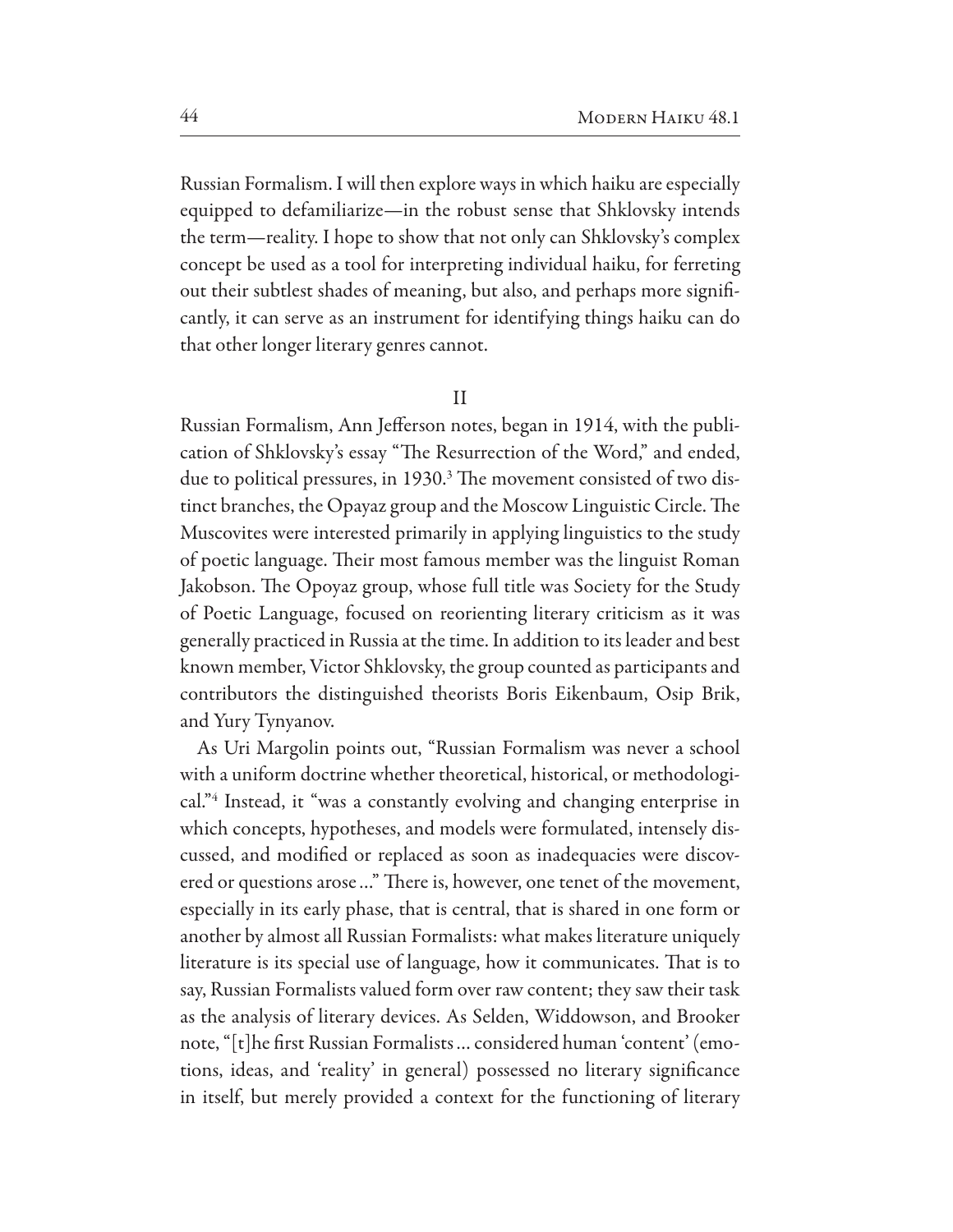'devices."<sup>5</sup> And Terry Eagleton writes: "[f]ar from seeing form as the expression of content, they [the Russian Formalists] stood the relationship on its head: content was merely 'motivation' of form, an occasion or convenience for a particular kind of formal exercise."<sup>6</sup>

On the one hand, far from privileging the medium over the message, Shklovsky, in the key passage from "Art as Technique" quoted above, would appear to be stressing the centrality of *what* a text communicates, its content. He calls attention to the fact that art is about "things," "objects," "life." Through literature—the form of art with which Shklovsky is principally concerned—we "recover the sensation of life," he says. Art causes us to "feel things"; it "make[s] objects 'unfamiliar." The stone is made "stony," he insists. Literature's chief value, Shklovsky seems to imply, is that it fully reveals reality, enables us to truly sense and perceive it. Literary texts, as well as other forms of art, are not mere formal exercises but rather ways of getting at the objective world.

Shklovsky further explains elsewhere in "Art as Technique" that "[i]f we start to examine the general laws of perception, we see that as perception becomes habitual it becomes automatic."<sup>7</sup> Automatic, habitual perception constitutes an "algebraic' method of thought" through which "we apprehend objects only as shapes with imprecise extensions; we do not see them in their entirety but rather recognize them by their main characteristics." What literature, as well as the other arts, does is dehabituate, renew our way of seeing things. In Shklovsky's words, art "removes objects from the automatism of perception..." The literary text, Shklovsky is apparently suggesting, enables us to perceive reality in all its factual, actual complexity. What he seems to have in mind, then, when he makes such claims as art "impart [s] the sensation of things as they are perceived and not as they are known" is that it allows us to see and feel into the depths of the objective world; rather than view things, as we normally do, in a superficial, non-reflective, familiar manner (as they are habitually "known"), we see them in the literary text as they really are, in all their nuanced facticity (as those things are truly "perceived"). Thus, in claiming that art "make[s] the stone *stony*," Shaklovsky seemingly means that the work of art renders visible the true stoniness—the inherent essence-of the stone.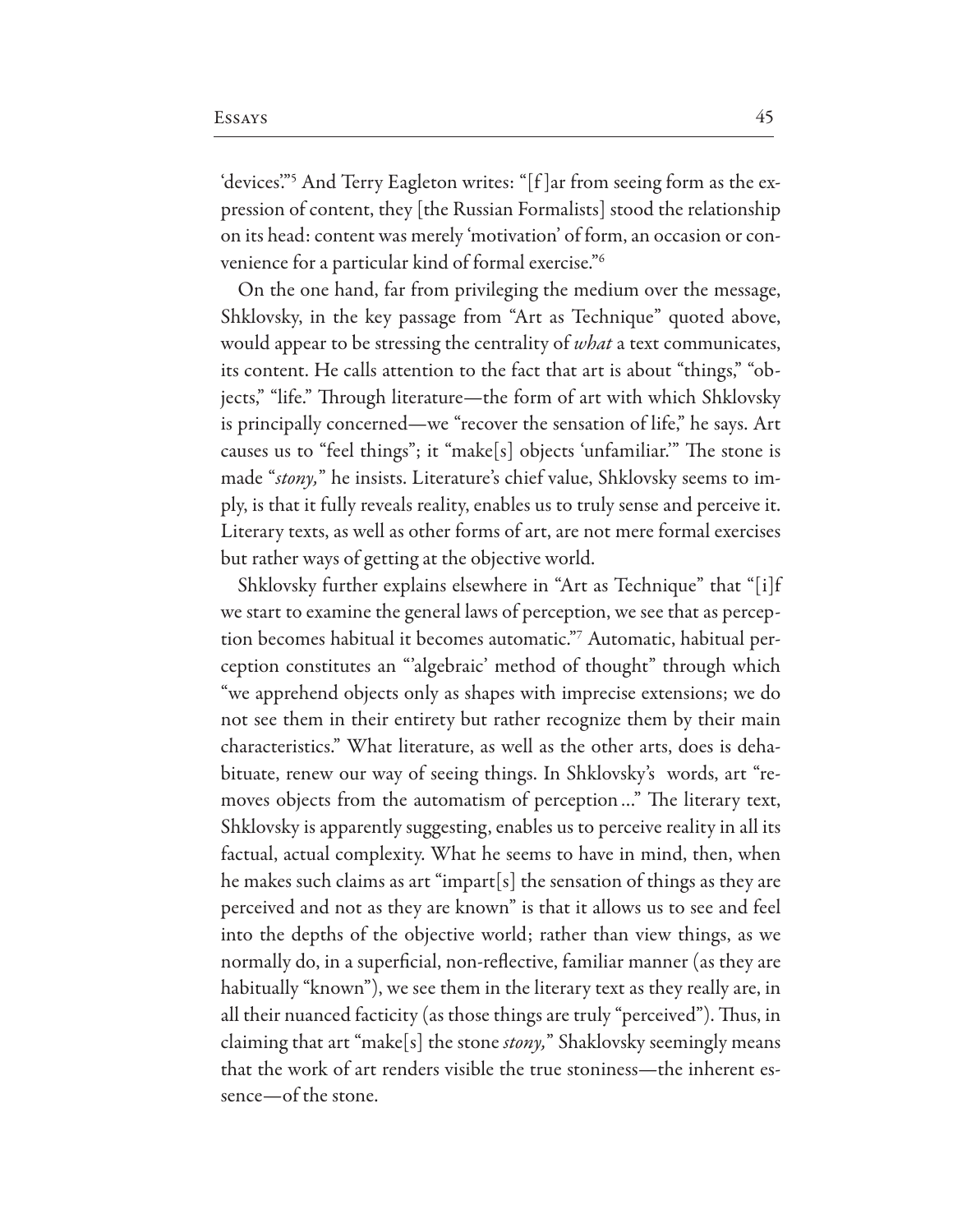But, of course, Shklovsky also claims-with the emphasis italics provides-that "the object is not important." What is important, what we get from the work of art, "is a way of experiencing the artfulness of an object...." This implies that form is, in fact, paramount. In terms of literature, the suggestion is that the text's poetic language—its "artfulness"—is all that really matters. "It is literariness and not mimesis which interests the Formalists [including and especially Shklovsky]," Jefferson writes. "Ultimately defamiliarization is a question of form and only form."<sup>8</sup> In good Russian Formalist fashion, Shklovsky seems here to be saying that a text's content is, as Eagleton puts it, "merely the 'motivation' of form, or convenience for a particular kind of formal exercise."

What to make of this seeming inconsistency in Shklovsky? It is possible, I suppose, simply to chalk it up to a failure in logic, to view it as an unresolvable contradiction. I, however, would argue that there is no real inconsistency, no contradiction, in Shklovsky's stance. Instead, Shklovsky is, I believe, making a complex claim about the way poetic language works. In brief, he is implicitly asserting that such language does not merely reflect reality but rather constitutes, remakes it in special terms. Poetic language, that is, imaginatively transforms the world to which it refers. Put another way, yes, art does give us things in the world, but it gives us those things not in their raw, objective essence but instead as they have been translated into the signifiers and signifieds of literary language.

Shklovsky's assertion that "[t] he purpose of art is to impart the sensation of things as they are perceived and not as they are known" should be read not as a claim about how art allows us to experience things as they really are but instead as a statement about how art substitutes its way of subjectively constructing things ("as they are perceived") for another, more conventional and "algebraic" way of depicting the world ("as they are known"). What is the vehicle of perception in a literary work of art? It is the author's words, his or her poetic language. What gives us "the sensation of things" in a poem, novel, or short story? It is the text's language, what Russian Formalists call its literariness. The words, the language of a literary text are just that: poetic words, language. They are concepts and ideas, metaphors and symbols, images and metonymies,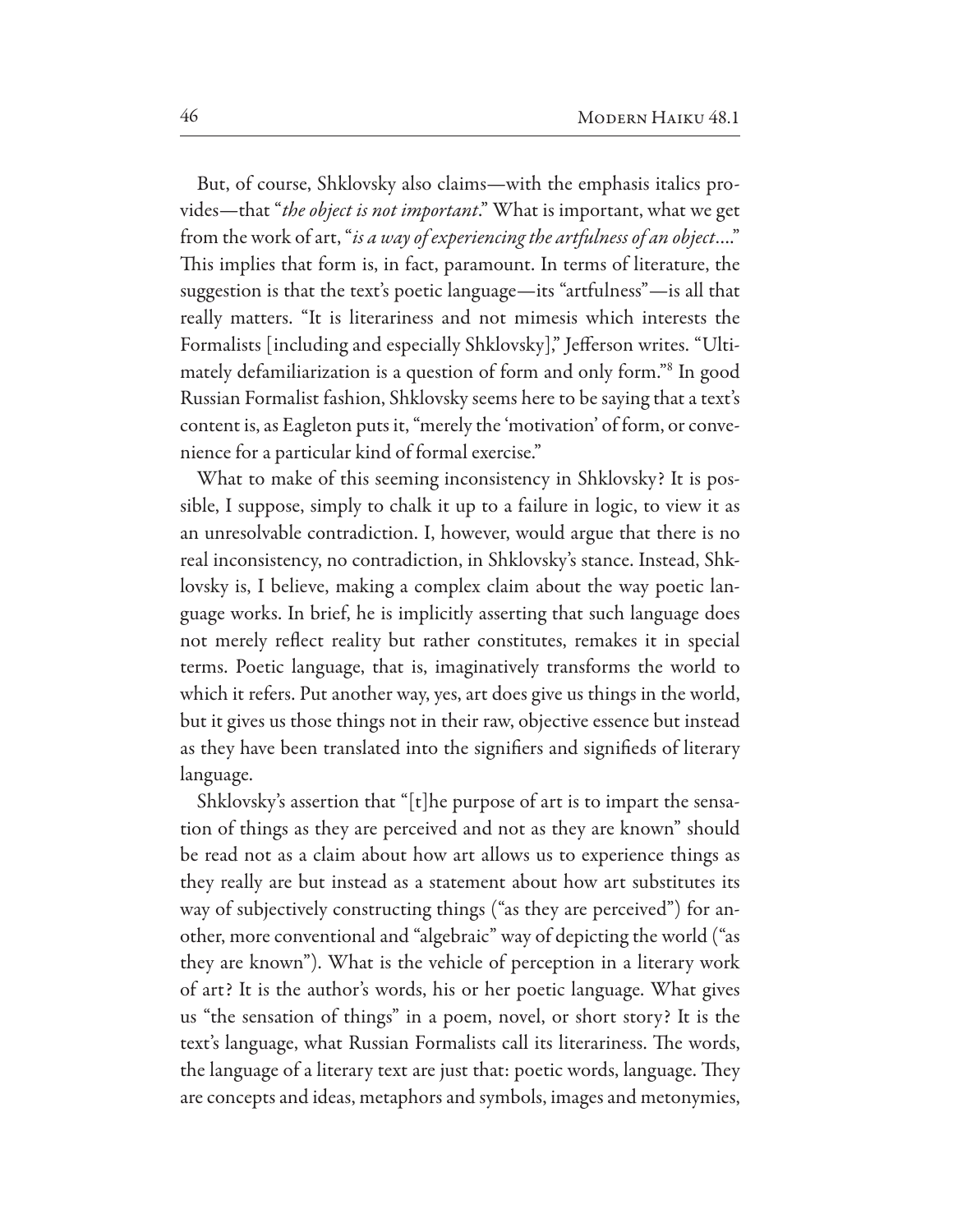not raw stuff in the world. It is important to read Shklovsky's claim that art "make[s] objects 'unfamiliar'" in its full context. Art defamiliarizes objects, says Shklovsky, in the sense that it "increases the difficulty and length of perception," a process that "is an *aesthetic* [italics mine] end in itself," not a scientific one that purports to give us things as they objectively are. We do not experience the inherent essence of objects in art. To the contrary, the artwork provides for us "*a way of experiencing the* artfulness of an object."

Clearly, then, when Shklovsky says that the artist makes "the stone" *stony*," he is not, in fact, suggesting that the artist somehow lifts the veil from the stone so that we see it as it is itself. Rather, he implies that the stoniness of the stone is a function of the artist's vision, which he or she projects upon the stone through his or her medium. The literary artist makes objects "unfamiliar" by converting those objects into the language of his or her literary text. He or she dehabituates our way of seeing things, "recovers objects from the automatism of perception," in the sense of translating one way of seeing—automatic, non-reflective, familiar into another, more nuanced, complex, and felt-into vision, one that the artist conveys through his or her literary art. It is true, as Jefferson writes, that "[u]ltimately defamiliarization is a question of form and only form," but that form, it is important to recognize, constitutes aesthetic objects. In sum, in claiming that "the object is not important," Shklovsky is asserting that what matters in art, what makes the work of art a work of art, is the object as the artist interpretively renders it, not the object as it factually, objectively is.

Shklovsky goes to great lengths, not only in "Art as Technique" but in other essays as well, to identify and analyze literature's distinguishing features, its many defamiliarizing devices. He focuses on explaining how, exactly, literary language transforms the world. For instance, in "Art as Technique" Shklovsky explains how Tolstoy "makes the familiar strange" in his story "Kholstomer" by describing "the institution of private property" in the language a horse might use, from the animal's perspective. Writes Shklovsky, "[t]he narrator of 'Kholstomer'... is a horse, and it is the horse's point of view (rather than the person's) that makes the content of the story seem unfamiliar." And in his essay "Sterne's Tristram Shandy: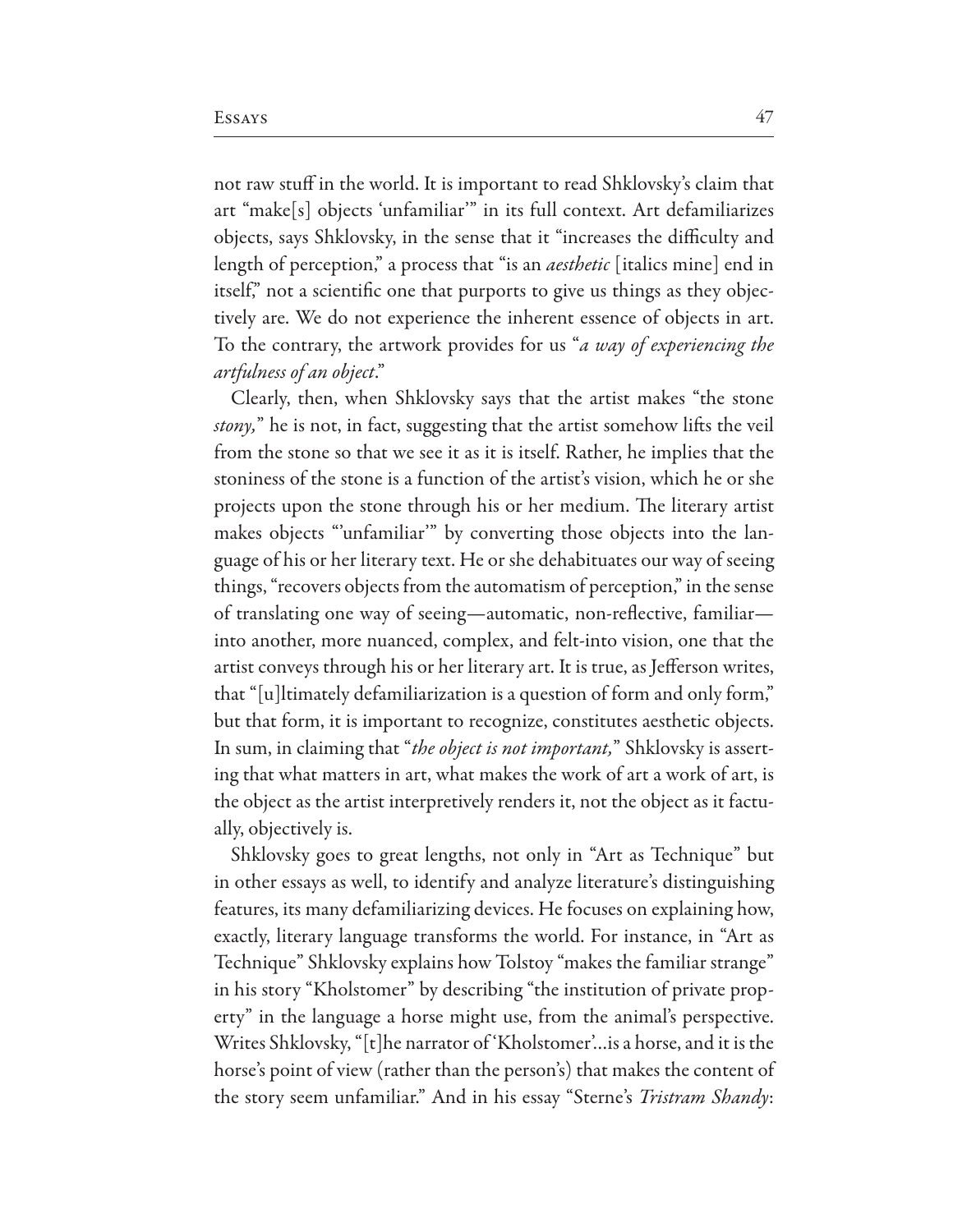Stylistic Commentary," Shklovsky calls *Tristram Shandy* "the most typical novel in world literature"<sup>9</sup> because it so deliberately foregrounds its literary devices, so explicitly advertises itself as what it, like all novels, is: a work of art rather than a mirror of reality. For example, Shklovsky notes that Tristram Shandy defamiliarizes reality through its jumbled structure. That structure, "is strictly regulated, like a picture by Picasso. Everything in the book is displaced; everything is transposed."

#### $III$

Shklovsky's view has rich implications for the understanding of haiku. First, it constitutes an alternative to a certain traditionalist belief that haiku transparently mirror the world, a belief typified by assertions such as Kenneth Yasuda's that the haiku poet is "interested in the object for its own sake."<sup>10</sup> Conversely, it can provide an historical context and extended theoretical framework for the outlook of certain contemporary haiku theorists such as Peter Yovu who suggests that a haiku "is an act of imagination" that "transform[s] sense-data into meaning."<sup>11</sup> Secondly, and more significantly, applying to haiku Shklovsky's ideas about how literary language, through its diverse devices, defamiliarizes reality can yield useful insights into how exactly haiku work, how they might be interpreted and what their special aesthetic contributions are. It is possible, to identify a range of defamiliarizing devices that are specific to haiku, ways in which these short poems deautomatize perception that other, longer genres do not.

In order to identify the defamiliarizing devices that are unique to haiku, it is first necessary to define the genre itself, to determine exactly what a haiku is. Genres, Charles Bazerman argues, "are only the types individuals recognize as being used by themselves and others. Genres are what we believe they are. That is, they are social facts ..."<sup>12</sup> As anyone who has perused the pages of major haiku journals, such as *Frogpond* and Modern Haiku, over the last several years can attest, what haiku poets and theorists have recognized as haiku, what they have believed them to be, has varied widely. Gurga's "Newku for Old?" is just one of the latest in a long line of attempts to identify central features of the genre. In what follows, I will concentrate on a universal feature of haiku, a trait that all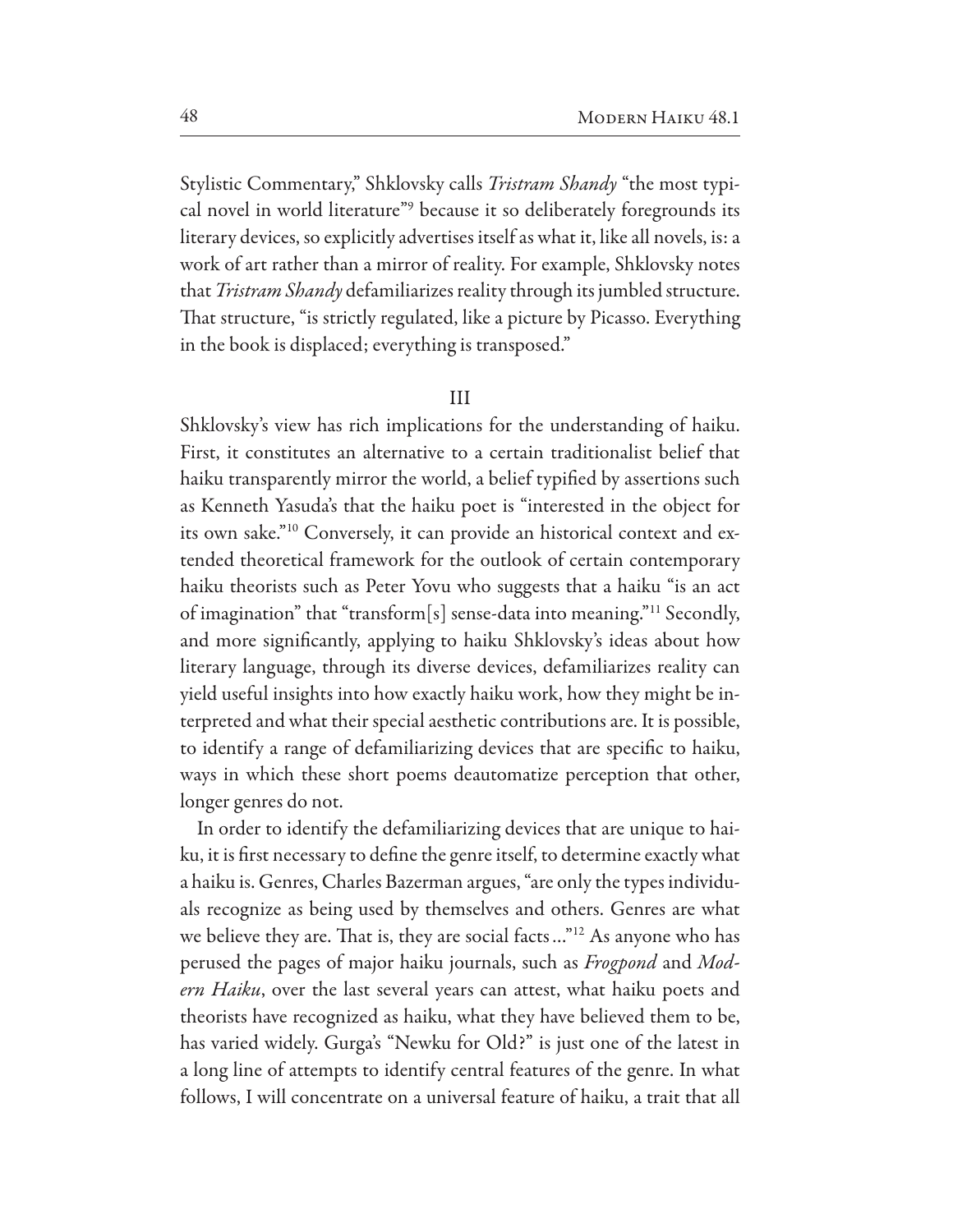definitions of haiku include and all published haiku reflect: brevity. The ways in which haiku defamiliarize reality, I believe, are all tied to this feature.

In a recent interview, Kevin Bailey, the editor and founder of the distinguished British publication *Haiku Quarterly*, proclaims that "[a]t the core of haiku remains the mentally explosive reaction to a few resonant words. That, in any language and culture, can probably be described as 'haiku.' The rest is literary pedantry."<sup>13</sup> I concur with Bailey's assessment. A haiku—at least a successful one—is, in its irreducible essence, simply a poem consisting of "a few resonant words" that cause a "mentally explosive reaction" in the reader. Of course if they are any good, longer poems, and even short stories and novels, contain "resonant words" that create a "mentally explosive reaction" in the reader. But what distinguishes haiku from those other genres is that the "resonant words" are so "few." More specifically, a haiku almost never contains words that total more than seventeen syllables, and more frequently than not, the syllable count is less than that. In practical terms, the one thing a poem must always be in order to be accepted for publication in a major haiku journal is short, if more than seventeen total syllables then only by a few.

The way, then, that haiku defamiliarize reality is through various means of verbal compression. These particular forms of compression are what produce the unique resonance, the special explosiveness, of haiku; it is what, in Shklovskian terms, transforms reality into haiku's specific mode of deautomatized perception. It would perhaps be possible to come up with a fixed and limited set of ways verbal compression is achieved in haiku, a few distinct compressive devices haiku employ. But haiku are so rich and varied that such a list would inevitably exclude some excellent poems, atypical haiku that either do not contain all of the items on the list or display others not included.

Thus, rather than attempt to compile a comprehensive roster of devices, I will follow Shklovsky's lead and concentrate on particular instances of defamiliarization as they appear in a particular text. More specifically, I will focus on a single haiku from a recent issue of *Modern Haiku*— Summer 2015—which, it seems to me, is a fairly typical and conventional, though certainly very fine, example of the genre, and identify key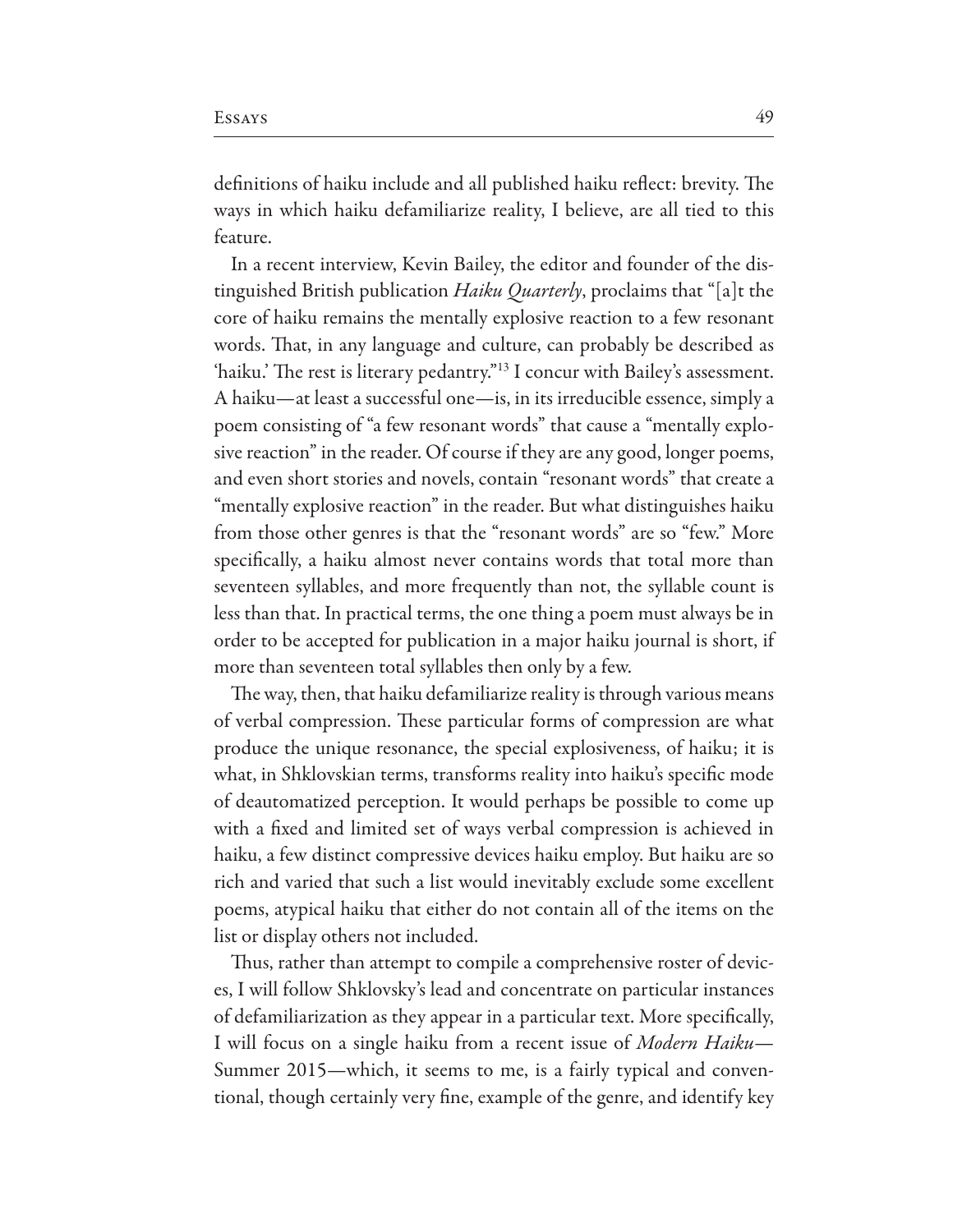compressive devices it employs. Surely if it can be shown that this conventional poem, selected pretty much at random for its typicality, defamiliarizes reality through various forms of verbal compression, it would be even easier to demonstrate how a less conventional, more experimental haiku does so. The compressive devices I will identify and discuss with respect to the poem I have selected are certainly ones that can be found in other haiku. But to repeat, these devices are not intended to exhaust the possibilities. My analysis is simply meant to establish the general principle that verbal compression effectively defamiliarizes reality in haiku, and to identify some typical permutations of this general principle that can be found in a particular, conventional example of the genre.

### IV

red leaves her scent on the pillow<sup>14</sup>

This evocative poem by Geoff Anderson isolates, in characteristic haiku fashion, a moment in time: the instant in which an unspecified narrator detects a scent on a pillow that reminds him or her of red leaves. The poem defamiliarizes reality by halting the continuous flow of experience—the sort of flow often mimicked in novels, short stories, and longer poemsand in only seven words capturing in full, in all its richness, the instant in time that is memorialized. Anderson's haiku demonstrates that a complex act—stopping time and revealing the fullness of a particular instant does not require a detailed linguistic expose, as might be assumed, but rather can be successfully accomplished in a severely compressed text.

What makes the particular moment in this poem so semantically rich is as much the words that are *not* used as the ones that are. Leaves, to begin with the poem's opening image, are in nature always either on a tree or have fallen from one. Anderson does not tell us which. Are the leaves red because that is the color they are on the tree in spring and summer? The Japanese stripped-bark maple, for example, has such leaves. Or, does the red of the leaves signify autumn, a time of the year when dying leaves,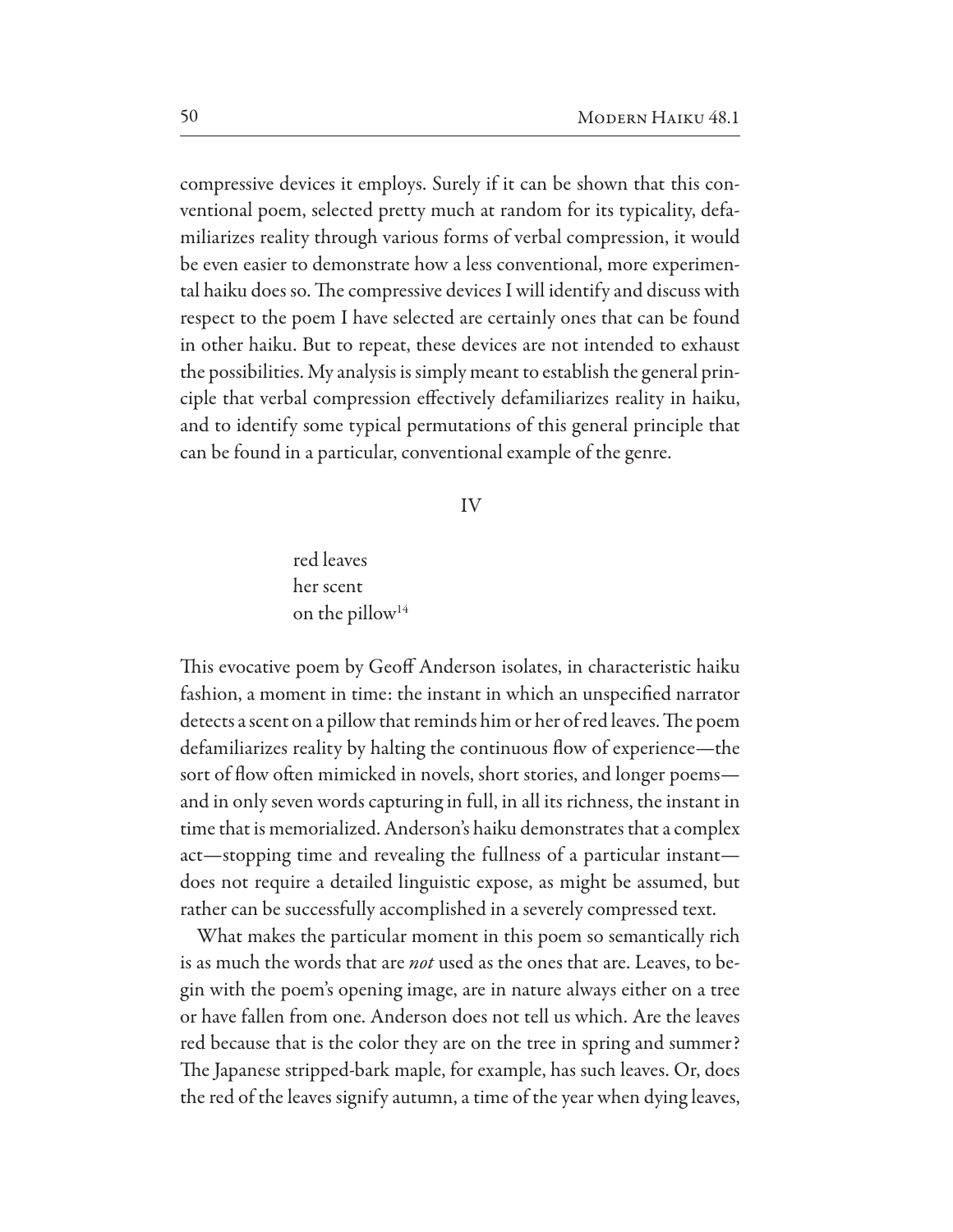whether still on the tree or having already fallen to the ground from it, sometimes assume a reddish hue?

Furthermore, the word "red" in isolation—calling attention to itself as it does because it constitutes half the total words of the poem's first line has multiple connotations. Red might mean danger, the sort of danger signified by a traffic light or stop sign. This connotation would enrich both the red-leaves-as-fall-leaves and the red-leaves-as-spring/summer leaves readings: the red of fall leaves warns of impending death, and the red of spring/summer leaves suggests the dangers of impetuous youth. Or perhaps red might signify life-blood, passion and desire, which would be in keeping with the idea that the red leaves are red leaves of spring or summer. Yet another possibility, to return to the idea that the red leaves connote autumn, is that the red might signify love and passion that are passing, that like fall leaves are sadly dead or dying.

The opening red leaves image, to sum up in Shklovskian terms, defamiliarizes reality by constituting a tight, minimalist focus—one cut off from any limiting context in which red leaves would naturally appear that transforms raw stuff in the world into a poetic line which denotes that raw stuff but at the same time has, as a result of its brevity, multiple metaphorical connotations. And the same is true for the second image in the poem: the narrator experiencing the scent of a female on a pillow. The image's verbal compression—the fact that it consists of only five words creates multiple possibilities for interpretation. The narrator might be a man or might be a woman. The "her" whose scent is detected might be an older woman, a middle-aged woman, a younger woman, or even a young girl. The pillow might be in the bed of a married couple, a bed unmarried lovers share, the bed a man separated from his lover sleeps in alone, or a bed that a mother sometimes shares with her young daughter. For that matter, the pillow might not even be one in a bed. It might, for instance, be a pillow on a couch or in a car. These rich connotations are made possible by Anderson's use of so few qualifying words. Reality is defamiliarized by language that, by virtue of its extreme brevity, omits any limiting context.

Though even in isolation each image in the poem—the red leaves and the narrator detecting the scent of a female on a pillow—defamiliarizes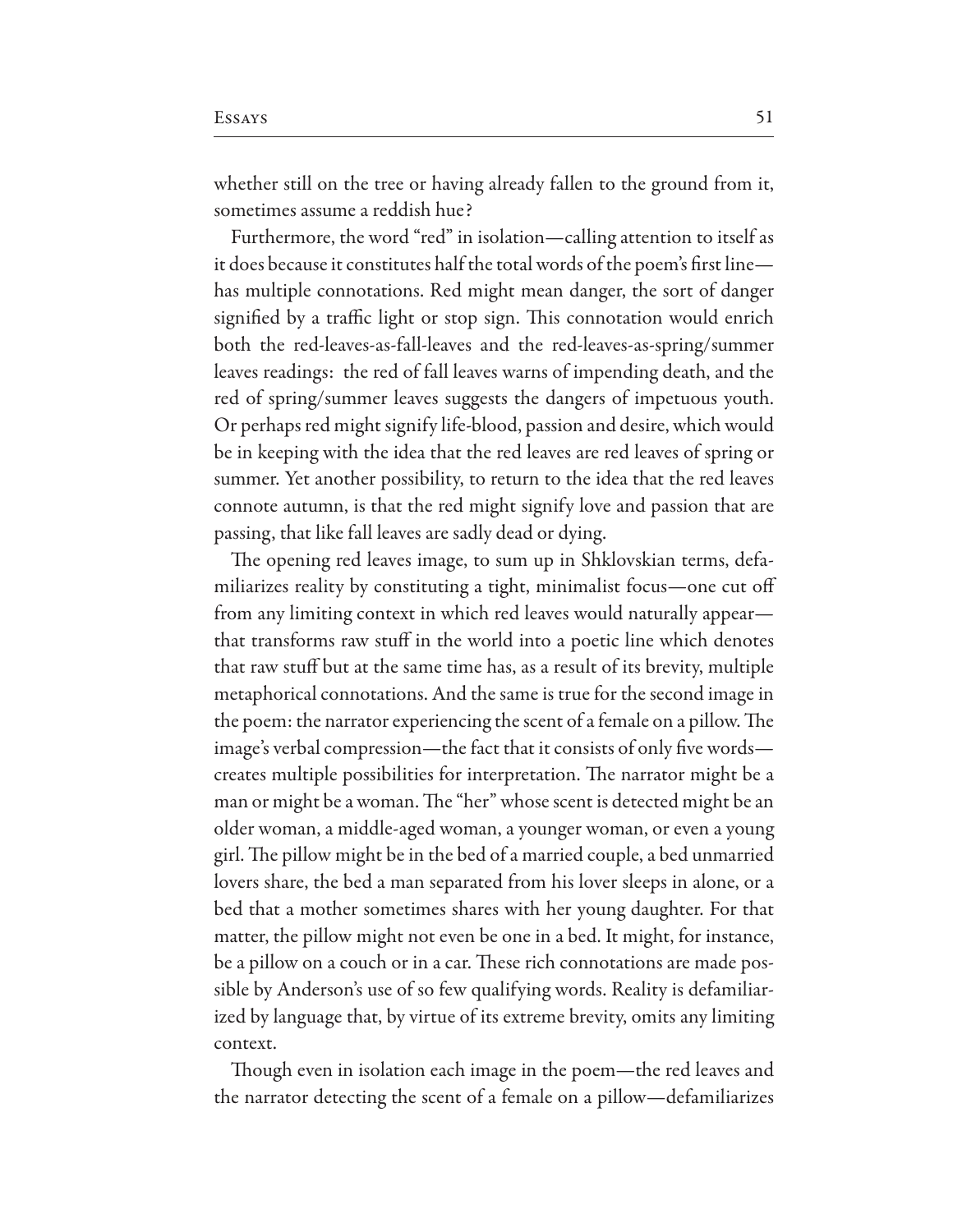reality through verbal compression, thereby opening the possibility for multiple interpretations, what makes the poem a poem is, of course, the joining, the juxtaposition, of these two images. And this joining, this juxtaposition, is achieved through another instance of verbal compression. In typical haiku fashion, the author uses no words at all to connect the poem's principal, distinct images. Instead, he leaves it to the reader to supply any meaningful links. That is to say, Anderson connects the images only with a gap—a verbal absence—that begs to be filled. Once again, less is more. Any verbal bridge the author might have constructed would have specified and necessarily narrowed the range of available links. By providing no such bridge, Anderson leaves open an array of ways the reader might meaningfully couple the red leaves and the scent on the pillow. In Shklovskian terms, this literary device—the stark juxtaposition of distinct images with no connecting commentary—defamiliarizes reality by allowing for and prompting in the reader the construction of multiple possible connections between two objects, each of which itself represents the conversion of raw reality into words that, because they are so few and compressed, have multiple connotations.

What, then, are the specific ways in which the red leaves and scent on the pillow images can be connected? What are the possible interpretations of the poem as a whole? They are legion. Imaginatively linking in different ways the different connotations of the different images produces different meanings for Anderson's haiku. For the sake of brevity, as illustrations, I will outline but two of the multiple readings Anderson's text suggests.

If one reads the narrator of the poem as a man, the red leaves as fall leaves, and the red of those leaves as further signifying love and passion; if the "her" who leaves the scent on the pillow is taken to be the narrator's former, lost lover; if the pillow is seen as one in the bed the narrator and his lost lover once shared; and if the scent is a faded one from the past; then the poem can be interpreted as one about a man wistfully, painfully recalling the woman he has lost, grieving over the fact that this woman he once deeply loved and shared his bed with is now gone forever. All that remains of her is her scent. Perhaps this scent is one that is still in the pillow she once slept on, a trace that persists because the narrator cannot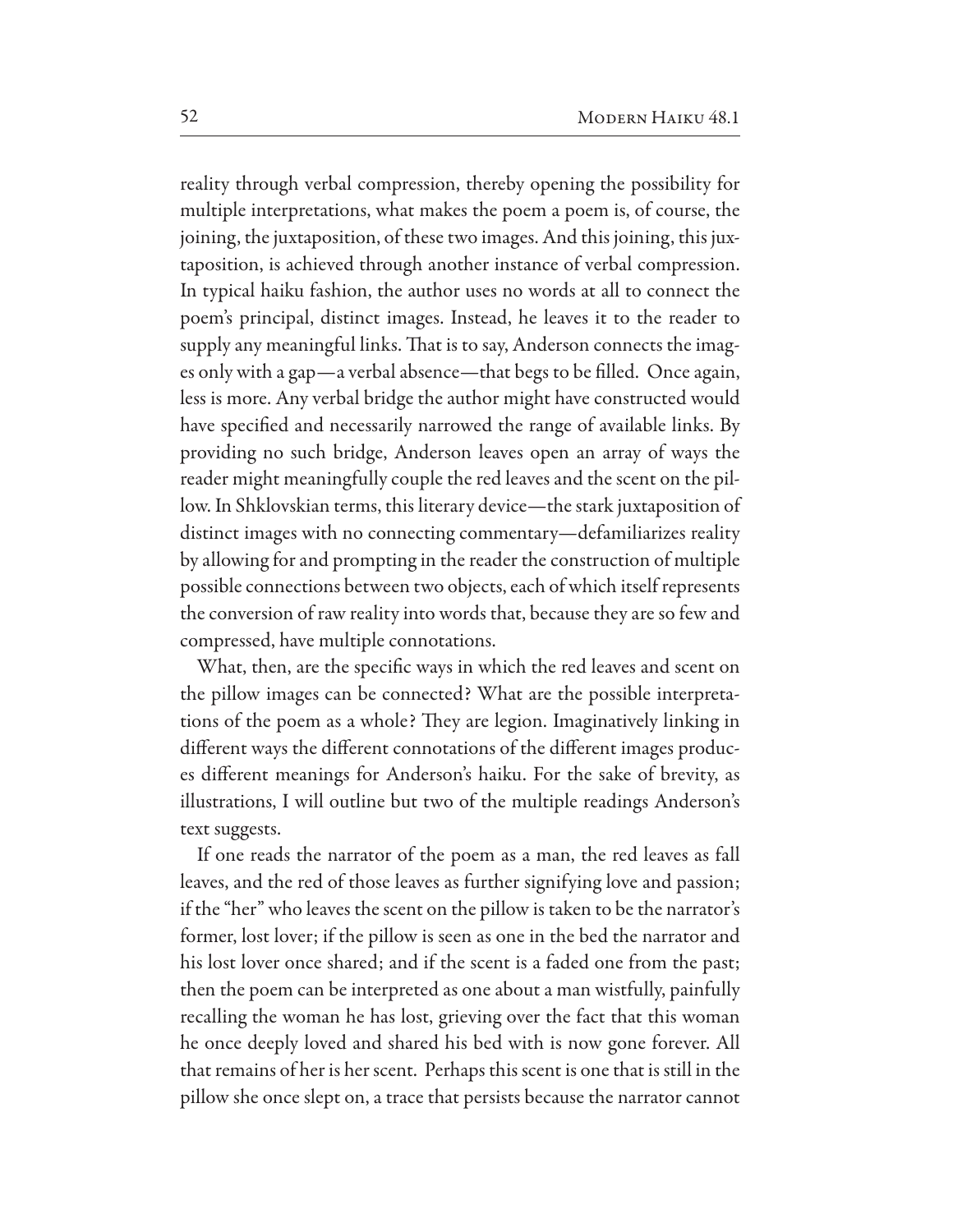bring himself to wash her pillowcase and thus wash away what little that is left of her actual presence. Or perhaps the trace is only a remembered one, a scent he can so vividly recall from where his lover once slept that it is as if she is still beside him in his now lonely bed. Either way, the scent evokes in the narrator's mind the thought of red leaves. His former lover is like red leaves: she is someone who has fallen from his life as surely as such leaves fall from trees in autumn, but yet her memory—her scent, her trace—remains painfully bright and beautiful, as red as the passion he has in literal fact lost but which is still vividly alive in his thoughts, seared in his heart.

There is another, very different way to read the poem. The red leaves may be interpreted as fully alive ones on a tree in full bloom, in spring; the red, then, suggests youth and vitality, life-blood. The narrator may be viewed as a woman, a mother. The "her" who leaves the scent on the pillow may be taken to be the woman's young daughter. Perhaps this little girl, scared of the dark, was afraid to sleep alone one night so her caring and sympathetic mother allowed her daughter to sleep in bed beside her. The next morning, no longer fearful in the light of day, the little girl gets up before her mother rises. When the mother finally wakes, she can still smell her daughter in the pillow the girl slept on. This scent is a most pleasant one, a scent like red leaves flourishing on a tree in that it reminds the mother of her young and vital, in-the-spring-of-her-life daughter. The poem, looked at this way, is a happy one. This is not a poem, as on the first reading, about painful, poignant loss; instead, it is one about caring, joyful possession. It is a poem about a mother's love for and delight in her beautiful young daughter, a daughter who still lives with her mother, under her mother's kind and generous care.

Shklovsky insists: "...the object is not important." The real stuff in the world—those objects—that Anderson's haiku transforms into words with multiple connotations is just ordinary, everyday, raw stuff. Red leaves and a female's scent on a pillow, in their strict denotative senses, are of no special interest, are common, mundane items. What my analysis of the poem has shown is that, in Shklovsky's words, "[a]rt is a way of experiencing the artfulness of an object...." The poem promotes such an experience by featuring, through various forms of verbal compression, those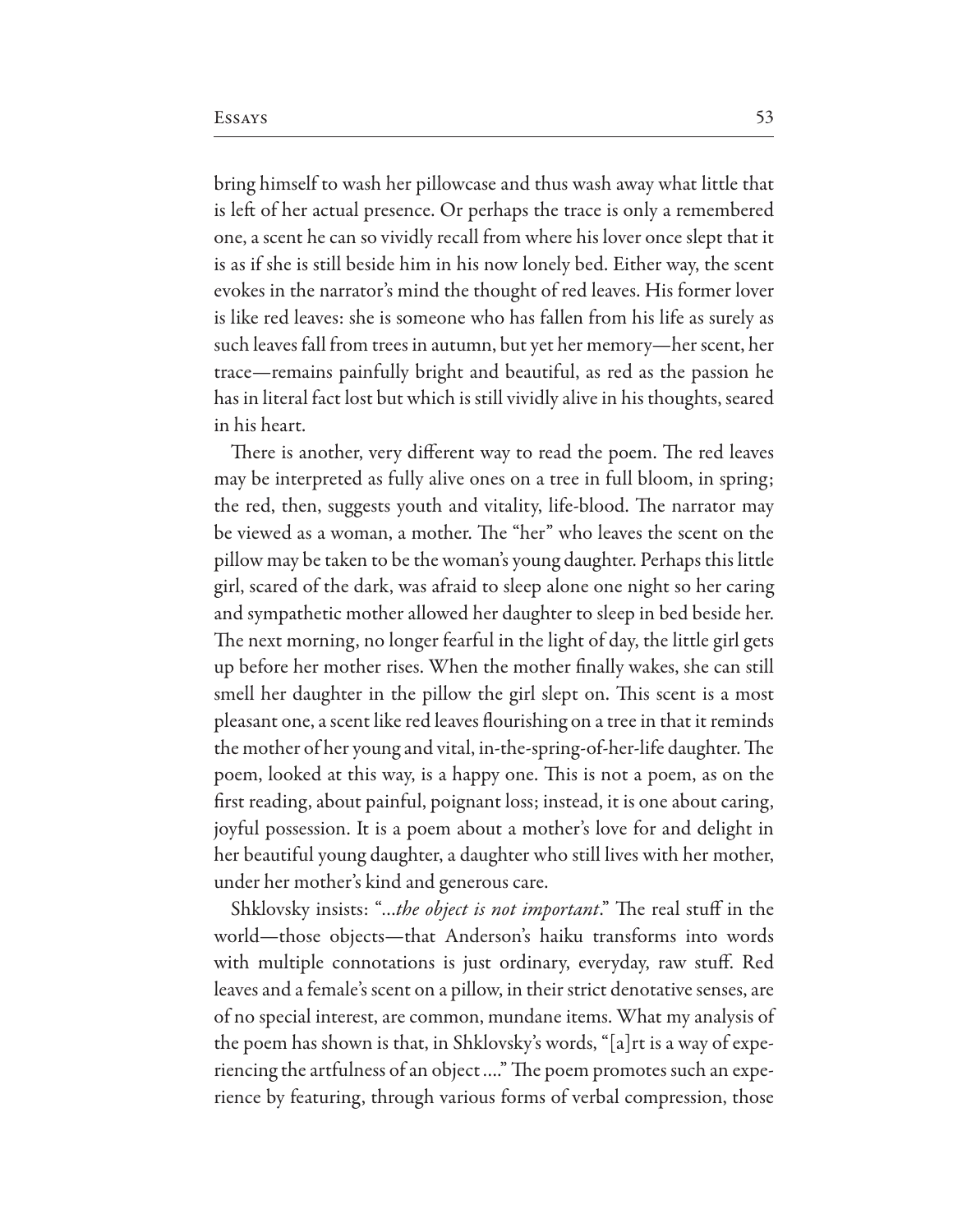red leaves, the female's scent on a pillow, and the potential conjunction between the two in such a way as to draw out the multiple metaphorical connotations of these objects separately and to suggest multiple, metaphorical connections that bind them together.

V

As Shklovsky's essay on *Tristram Shandy* illustrates, particular novels defamiliarize reality in particular ways. And short stories and longer poems, Shklovsky's view suggests, also defmailiarize reality in particular ways. What I have tried to show above is that haiku, through multiple strategies of verbal compression, defamiliarize reality in ways specific to the genre. To be sure, longer forms can and sometimes do themselves employ certain forms of verbal compression. In a recent New Yorker essay entitled "Omission: Choosing What to Leave Out," John McPhee highlights the presence and virtues of succinctness in the work of writers from Hemingway to Calvin Trillin.<sup>15</sup> But the extreme brevity of haiku, their severe verbal economy achieved by specific techniques such as the ones outlined above, allows them to convey to the reader an experience of the "artfulness of an object" that obviously differs from that of texts containing significantly more words and thus employing, if they employ them at all, different forms of verbal compression. Why write haiku? Why read them? Because these minimalist poems constitute and make available an aesthetic experience not constituted nor made available in novels, short stories, and longer poems.